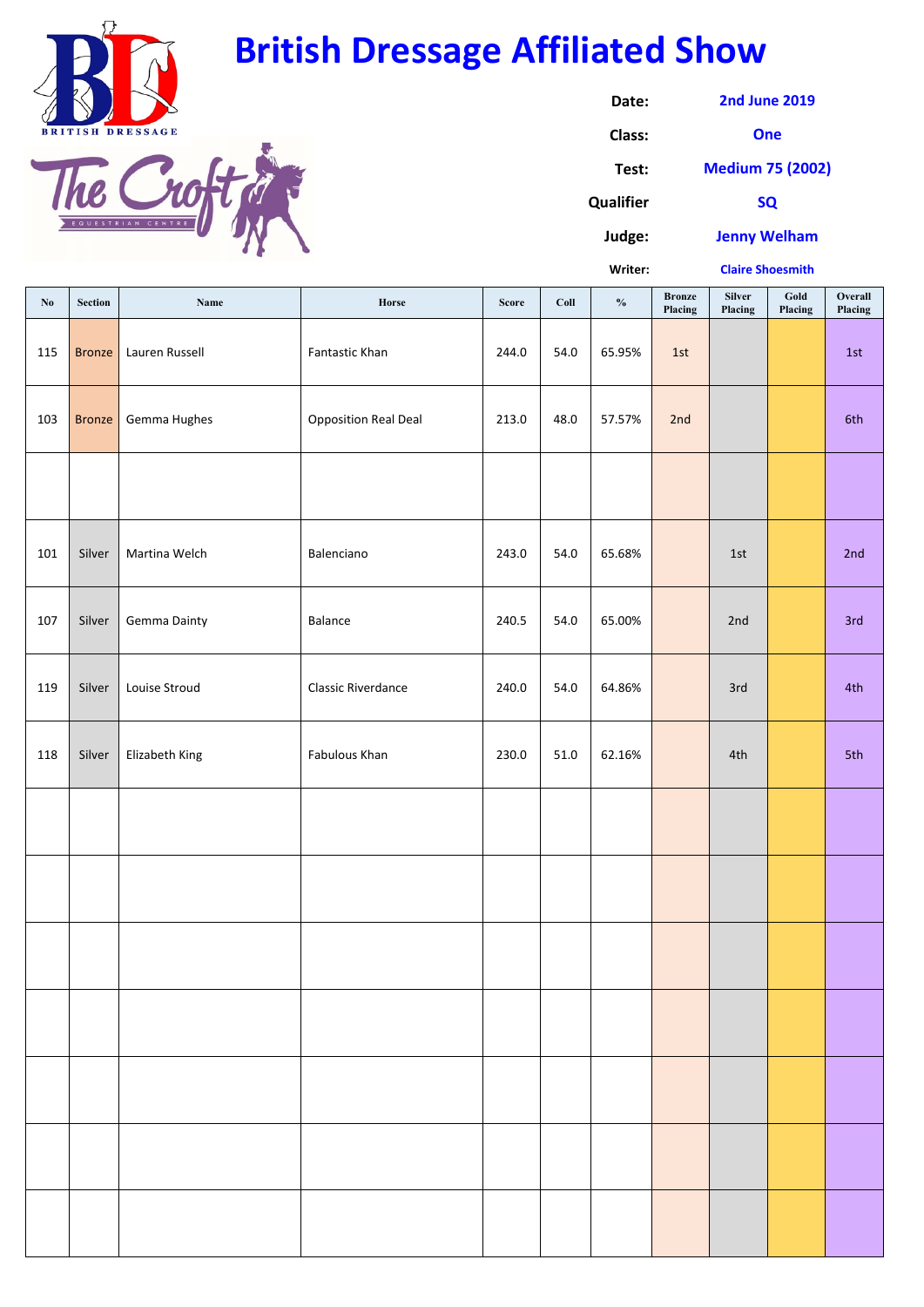**Writer:**

| $\mathbf{N}\mathbf{0}$ | <b>Section</b> | Name              | Horse                       | <b>Score</b> | Coll  | $\frac{0}{0}$ | <b>Bronze</b><br>Placing | <b>Silver</b><br>Placing | Gold<br>Placing | Overall<br>Placing |
|------------------------|----------------|-------------------|-----------------------------|--------------|-------|---------------|--------------------------|--------------------------|-----------------|--------------------|
| 109                    | <b>Bronze</b>  | Marianna Tottman  | Carnaval Touch              | 203.0        | 100.5 | 67.67%        | 1st                      |                          |                 | 2nd                |
| 115                    | <b>Bronze</b>  | Lauren Russell    | Fantastic Khan              | 195.0        | 99.0  | 65.00%        | 2nd                      |                          |                 | 4th                |
| 103                    | <b>Bronze</b>  | Gemma Hughes      | <b>Opposition Real Deal</b> | 189.0        | 94.5  | 63.00%        | 3rd                      |                          |                 | 5th                |
| 114                    | <b>Bronze</b>  | Nicky Thayer      | Estribo                     | 176.0        | 97.5  | 58.67%        | 4th                      |                          |                 | 6th                |
|                        |                |                   |                             |              |       |               |                          |                          |                 |                    |
| 106                    | Silver         | Linda Robinson    | Ferndale Chatterbox         | 199.0        | 100.5 | 66.33%        |                          | 1st                      |                 | 3rd                |
|                        |                |                   |                             |              |       |               |                          |                          |                 |                    |
| 108                    | Gold           | Sara Jane Lanning | Dreamcatcher III            | 222.5        | 115.5 | 74.17%        |                          |                          | 1st             | 1st                |
|                        |                |                   |                             |              |       |               |                          |                          |                 |                    |
|                        |                |                   |                             |              |       |               |                          |                          |                 |                    |
|                        |                |                   |                             |              |       |               |                          |                          |                 |                    |
|                        |                |                   |                             |              |       |               |                          |                          |                 |                    |
|                        |                |                   |                             |              |       |               |                          |                          |                 |                    |
|                        |                |                   |                             |              |       |               |                          |                          |                 |                    |

| Date:            | <b>2nd June 2019</b>     |
|------------------|--------------------------|
| Class:           | <b>Two</b>               |
| Test:            | <b>Medium FSM (2019)</b> |
| <b>Qualifier</b> | <b>SQ</b>                |
| Judge:           | <b>Jenny Welham</b>      |

**Claire Shoesmith**



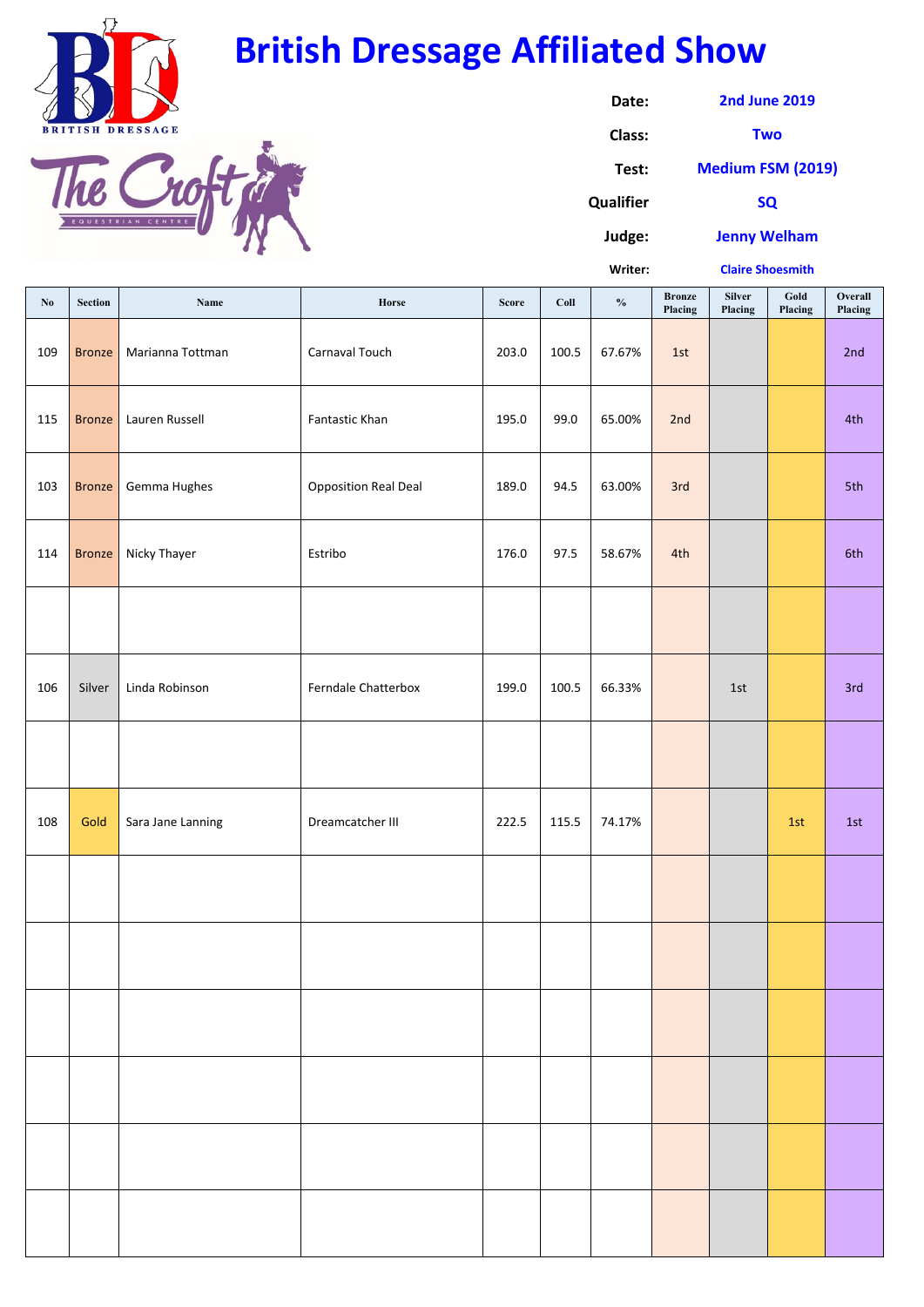**Judge:**

**Writer:**

| $\mathbf{N}\mathbf{o}$ | Section       | Name                | Horse              | <b>Score</b> | Coll | $\boldsymbol{\theta}\!/\!\boldsymbol{_{0}}$ | <b>Bronze</b><br>Placing | Silver<br>Placing | $\boldsymbol{\mathsf{Gold}}$<br>Placing | Overall<br>Placing |
|------------------------|---------------|---------------------|--------------------|--------------|------|---------------------------------------------|--------------------------|-------------------|-----------------------------------------|--------------------|
| 107                    | <b>Bronze</b> | <b>Gemma Dainty</b> | Balance            | 249.0        | 54.0 | 65.53%                                      | 1st                      |                   |                                         | 2nd                |
| 121                    | <b>Bronze</b> | Georgina Way        | Clounties Mr darcy | 244.0        | 53.0 | 64.21%                                      | 2nd                      |                   |                                         | 3rd                |
|                        |               |                     |                    |              |      |                                             |                          |                   |                                         |                    |
| 104                    | Silver        | Charlotte Blain     | Donatella IV       | 274.5        | 59.0 | 72.24%                                      |                          | $1st$             |                                         | 1st                |
|                        |               |                     |                    |              |      |                                             |                          |                   |                                         |                    |
|                        |               |                     |                    |              |      |                                             |                          |                   |                                         |                    |
|                        |               |                     |                    |              |      |                                             |                          |                   |                                         |                    |
|                        |               |                     |                    |              |      |                                             |                          |                   |                                         |                    |
|                        |               |                     |                    |              |      |                                             |                          |                   |                                         |                    |
|                        |               |                     |                    |              |      |                                             |                          |                   |                                         |                    |
|                        |               |                     |                    |              |      |                                             |                          |                   |                                         |                    |
|                        |               |                     |                    |              |      |                                             |                          |                   |                                         |                    |
|                        |               |                     |                    |              |      |                                             |                          |                   |                                         |                    |
|                        |               |                     |                    |              |      |                                             |                          |                   |                                         |                    |

| Date:            | <b>2nd June 2019</b>            |
|------------------|---------------------------------|
| Class:           | <b>Three</b>                    |
|                  | Test: Advanced Medium 98 (2002) |
| <b>Qualifier</b> | <b>SO</b>                       |

**Alison Duck**

**Julie Jerome**



| Ь          |        |  |  |
|------------|--------|--|--|
| EQUESTRIAN | CENTRE |  |  |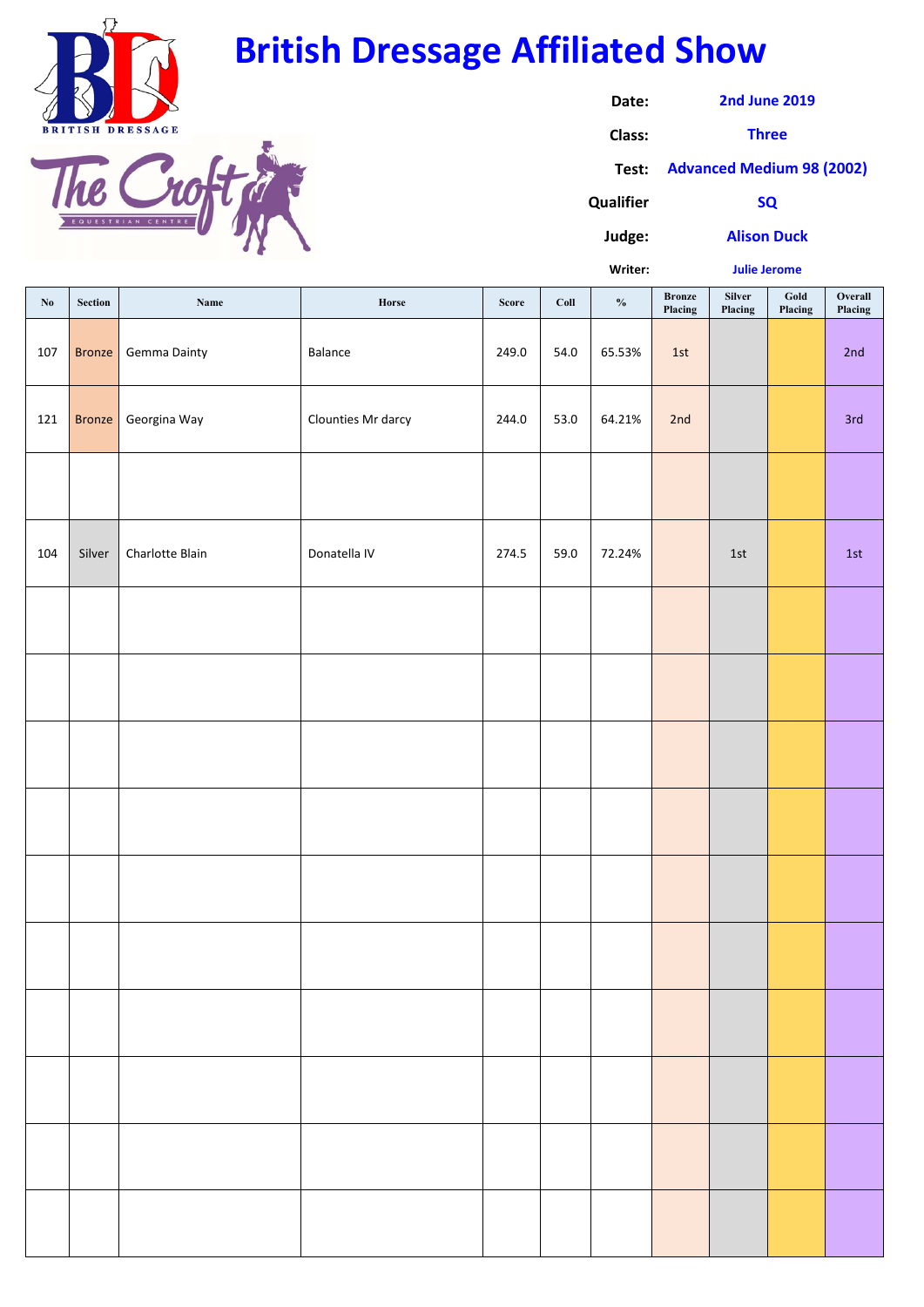**Qualifier**

**Judge:**

**Writer:**

| $\mathbf{N}\mathbf{o}$ | Section       | Name                | Horse                   | <b>Score</b> | Coll  | $\frac{0}{0}$ | <b>Bronze</b><br>Placing | <b>Silver</b><br>Placing | $\boldsymbol{\mathsf{Gold}}$<br>Placing | Overall<br>Placing |
|------------------------|---------------|---------------------|-------------------------|--------------|-------|---------------|--------------------------|--------------------------|-----------------------------------------|--------------------|
| 109                    | <b>Bronze</b> | Marianna Tottman    | Carnaval Touch          | 196.5        | 102.0 | 65.50%        | 1st                      |                          |                                         | 3rd                |
| 112                    | <b>Bronze</b> | Roseanne Fitzgerald | <b>Catherston Sancy</b> | 195.0        | 102.0 | 65.00%        | 2nd                      |                          |                                         | 4th                |
|                        |               |                     |                         |              |       |               |                          |                          |                                         |                    |
| 104                    | Silver        | Charlotte Blain     | Donatella IV            | 229.0        | 117.0 | 76.33%        |                          | 1st                      |                                         | 1st                |
|                        |               |                     |                         |              |       |               |                          |                          |                                         |                    |
| 116                    | Gold          | Angela Denning      | Di-Conti                | 210.5        | 109.5 | 70.17%        |                          |                          | 1st                                     | 2nd                |
|                        |               |                     |                         |              |       |               |                          |                          |                                         |                    |
|                        |               |                     |                         |              |       |               |                          |                          |                                         |                    |
|                        |               |                     |                         |              |       |               |                          |                          |                                         |                    |
|                        |               |                     |                         |              |       |               |                          |                          |                                         |                    |
|                        |               |                     |                         |              |       |               |                          |                          |                                         |                    |
|                        |               |                     |                         |              |       |               |                          |                          |                                         |                    |
|                        |               |                     |                         |              |       |               |                          |                          |                                         |                    |
|                        |               |                     |                         |              |       |               |                          |                          |                                         |                    |

**Date: Class: Test: Advanced Medium FSM (2019) 2nd June 2019 Four**

**Alison Duck**

**Julie Jerome**



### **British Dressage Affiliated Show**

| EQUESTRIAN CENTRE |  |
|-------------------|--|
|                   |  |

**SQ**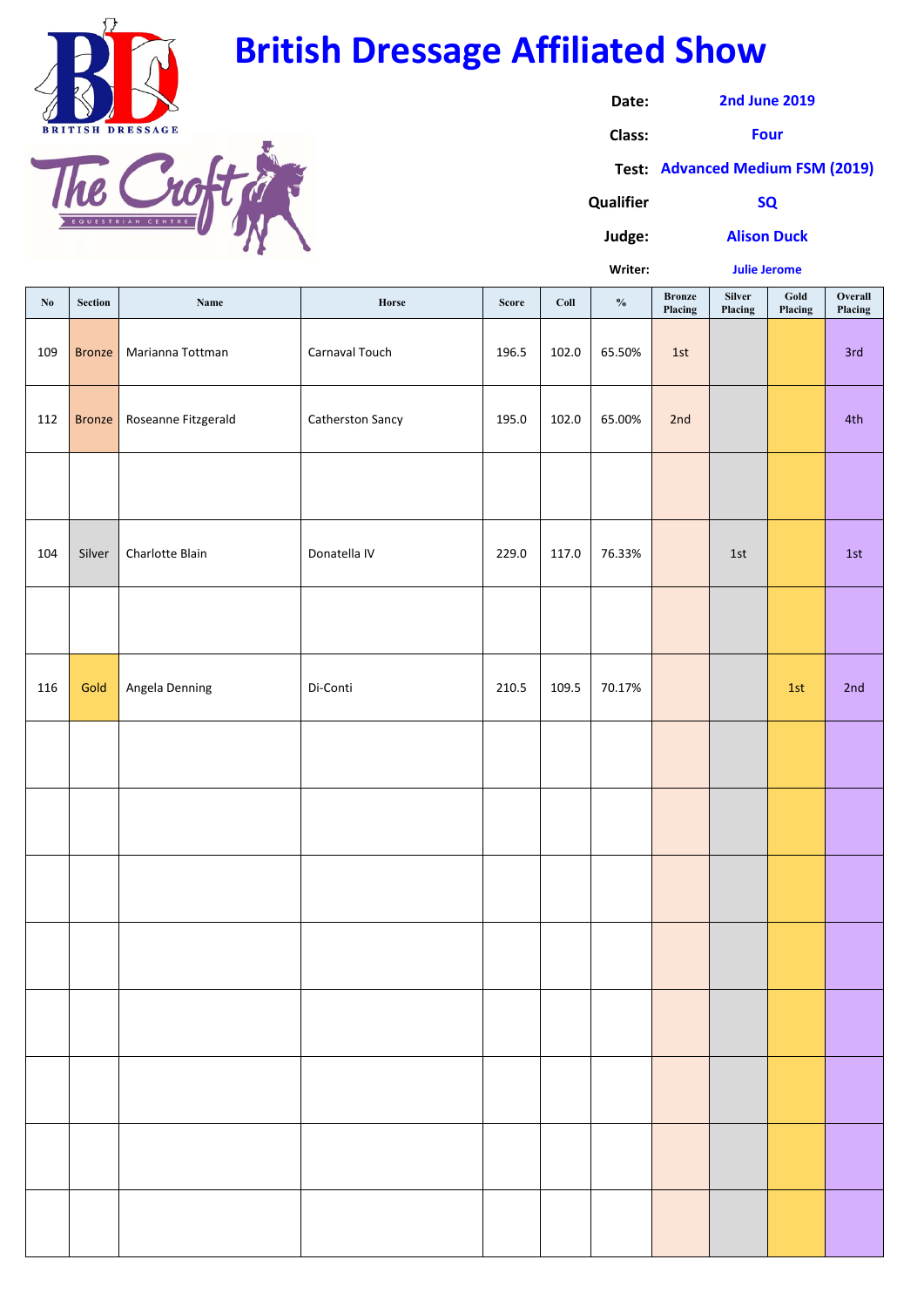| $\mathbf{N}\mathbf{0}$ | <b>Section</b> | Name          | <b>Horse</b> | <b>Score</b> | Coll | $\frac{0}{0}$ | <b>Bronze</b><br>Placing | <b>Silver</b><br>Placing | Gold | Overall<br>Placing   Placing |
|------------------------|----------------|---------------|--------------|--------------|------|---------------|--------------------------|--------------------------|------|------------------------------|
| 113                    | Gold           | Fiona Maynard | Diesel VII   | 267.5        | 41.5 | 66.88%        |                          |                          | 1st  | 1st                          |
|                        |                |               |              |              |      |               |                          |                          |      |                              |

| N <sub>0</sub> | Section | <b>Name</b>   | <b>Horse</b> | <b>Score</b> | Coll | $\frac{0}{0}$ | <b>Bronze</b><br>Placing | <b>Silver</b><br>Placing | Gold | <b>Overall</b><br>Placing   Placing |
|----------------|---------|---------------|--------------|--------------|------|---------------|--------------------------|--------------------------|------|-------------------------------------|
| 120            | Silver  | Marcelle Ward | Ivanho 1     | 189.0        | 39.5 | 65.17%        |                          | H/C                      |      |                                     |
|                |         |               |              |              |      |               |                          |                          |      |                                     |



| Date:            | <b>2nd June 2019</b>     |
|------------------|--------------------------|
| <b>Class:</b>    | <b>Nineteen</b>          |
| Test:            | <b>PE Grade 4 - Team</b> |
| <b>Qualifier</b> | <b>SQ</b>                |
| Judge:           | <b>Alison Duck</b>       |
| Writer:          | <b>Julie Jerome</b>      |

**Date:**

| N <sub>0</sub> | <b>Section</b> | Name          | Horse      | <b>Score</b> | <b>Coll</b> | $\frac{0}{0}$ | <b>Bronze</b><br>Placing | <b>Silver</b><br>Placing | Gold | Overall  <br>Placing   Placing |
|----------------|----------------|---------------|------------|--------------|-------------|---------------|--------------------------|--------------------------|------|--------------------------------|
| 113            | Gold           | Fiona Maynard | Diesel VII | 275.0        | 40.0        | 67.07%        |                          |                          | 1st  | 1st                            |
|                |                |               |            |              |             |               |                          |                          |      |                                |



# **British Dressage Affiliated Show**



**Class: Test: PE Grade 4 ‐ Individual Qualifier Judge: Writer: Placing Silver Placing Gold Placing Overall Placing Twenty SQ Alison Duck Julie Jerome**







**2nd June 2019**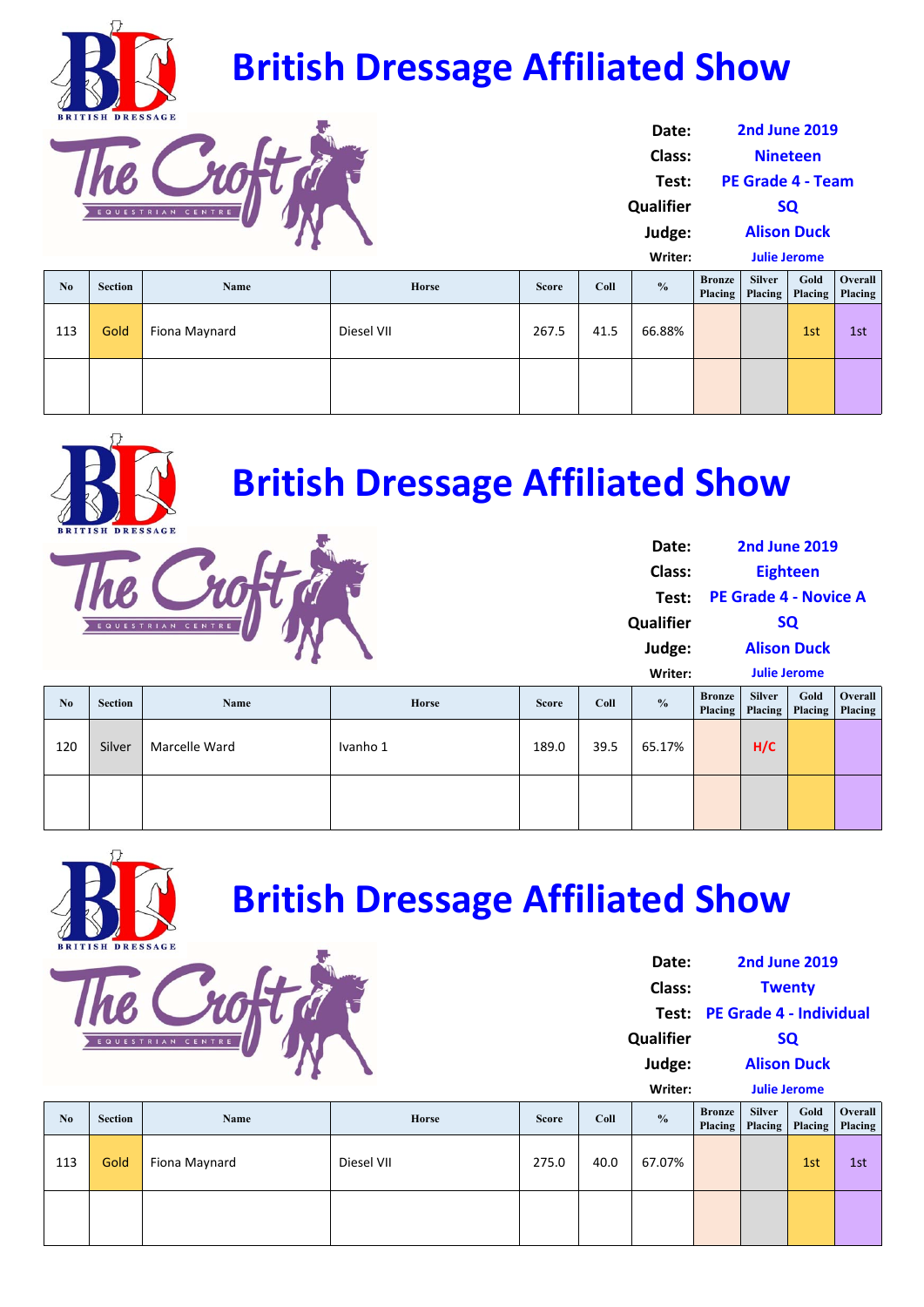| No  | <b>Section</b> | <b>Name</b>      | <b>Horse</b> | <b>Score</b> | Coll | $\frac{0}{0}$ | <b>Bronze</b><br>Placing | <b>Silver</b> | Gold<br>Placing   Placing | <b>Overall</b><br><b>Placing</b> |
|-----|----------------|------------------|--------------|--------------|------|---------------|--------------------------|---------------|---------------------------|----------------------------------|
| 100 | <b>Bronze</b>  | Ursula Treadgold | Tyler II     | 140.5        | 40.5 | 66.90%        | 1st                      |               |                           | 1st                              |
|     |                |                  |              |              |      |               |                          |               |                           |                                  |

|     |               |                   |             |      |      |        | <b>FREE</b> | <b>riacing</b> | <b>FRCHIS</b> FRCHIS |
|-----|---------------|-------------------|-------------|------|------|--------|-------------|----------------|----------------------|
| 105 | <b>Bronze</b> | Katherine Mannion | Ballingowan | 88.0 | 35.5 | 55.00% | 1st         |                | 1st                  |
|     |               |                   |             |      |      |        |             |                |                      |



| Date:         | <b>2nd June 2019</b>      |  |  |  |  |
|---------------|---------------------------|--|--|--|--|
| <b>Class:</b> | <b>Twenty One</b>         |  |  |  |  |
| Test:         | <b>PE Grade 5 - Intro</b> |  |  |  |  |
| Qualifier     | <b>SQ</b>                 |  |  |  |  |
| Judge:        | <b>Alison Duck</b>        |  |  |  |  |
| Writer:       | <b>Julie Jerome</b>       |  |  |  |  |

|                |                         |                   | <b>British Dressage Affiliated Show</b> |              |      |                        |                          |                          |                                     |                    |
|----------------|-------------------------|-------------------|-----------------------------------------|--------------|------|------------------------|--------------------------|--------------------------|-------------------------------------|--------------------|
|                | <b>BRITISH DRESSAGE</b> |                   |                                         |              |      | Date:<br><b>Class:</b> |                          |                          | <b>2nd June 2019</b><br><b>Five</b> |                    |
|                |                         |                   |                                         |              |      | Test:                  |                          |                          | PE Grade 1 - Test 3                 |                    |
|                |                         | EQUESTRIAN CENTRE |                                         |              |      | <b>Qualifier</b>       | <b>SQ</b>                |                          |                                     |                    |
|                |                         |                   |                                         |              |      | Judge:                 |                          |                          | <b>Alison Duck</b>                  |                    |
|                |                         |                   |                                         |              |      | Writer:                |                          |                          | <b>Julie Jerome</b>                 |                    |
| N <sub>0</sub> | <b>Section</b>          | <b>Name</b>       | <b>Horse</b>                            | <b>Score</b> | Coll | $\frac{0}{0}$          | <b>Bronze</b><br>Placing | <b>Silver</b><br>Placing | Gold<br>Placing                     | Overall<br>Placing |

| N <sub>0</sub> | <b>Section</b> | <b>Name</b>              | <b>Horse</b>                | <b>Score</b> | Coll | $\frac{0}{0}$ | <b>Bronze</b><br><b>Placing</b> | <b>Silver</b><br><b>Placing</b> | Gold | Overall<br>Placing   Placing |
|----------------|----------------|--------------------------|-----------------------------|--------------|------|---------------|---------------------------------|---------------------------------|------|------------------------------|
| 110            | Silver         | Alice Lundy              | <b>Ricardos Lucky Charm</b> | 128.5        | 38.5 | 64.25%        |                                 | 1st                             |      | 1st                          |
| 105            | Silver         | <b>Katherine Mannion</b> | Ballingowan                 | 127.5        | 39.5 | 63.75%        |                                 | 2nd                             |      | 2nd                          |

**Date: Class: Test: PE Grade 1 ‐ Novice A Qualifier Judge: Writer: Placing Silver Placing Gold Placing Placing Six 2nd June 2019 SQ Alison Duck Julie Jerome**